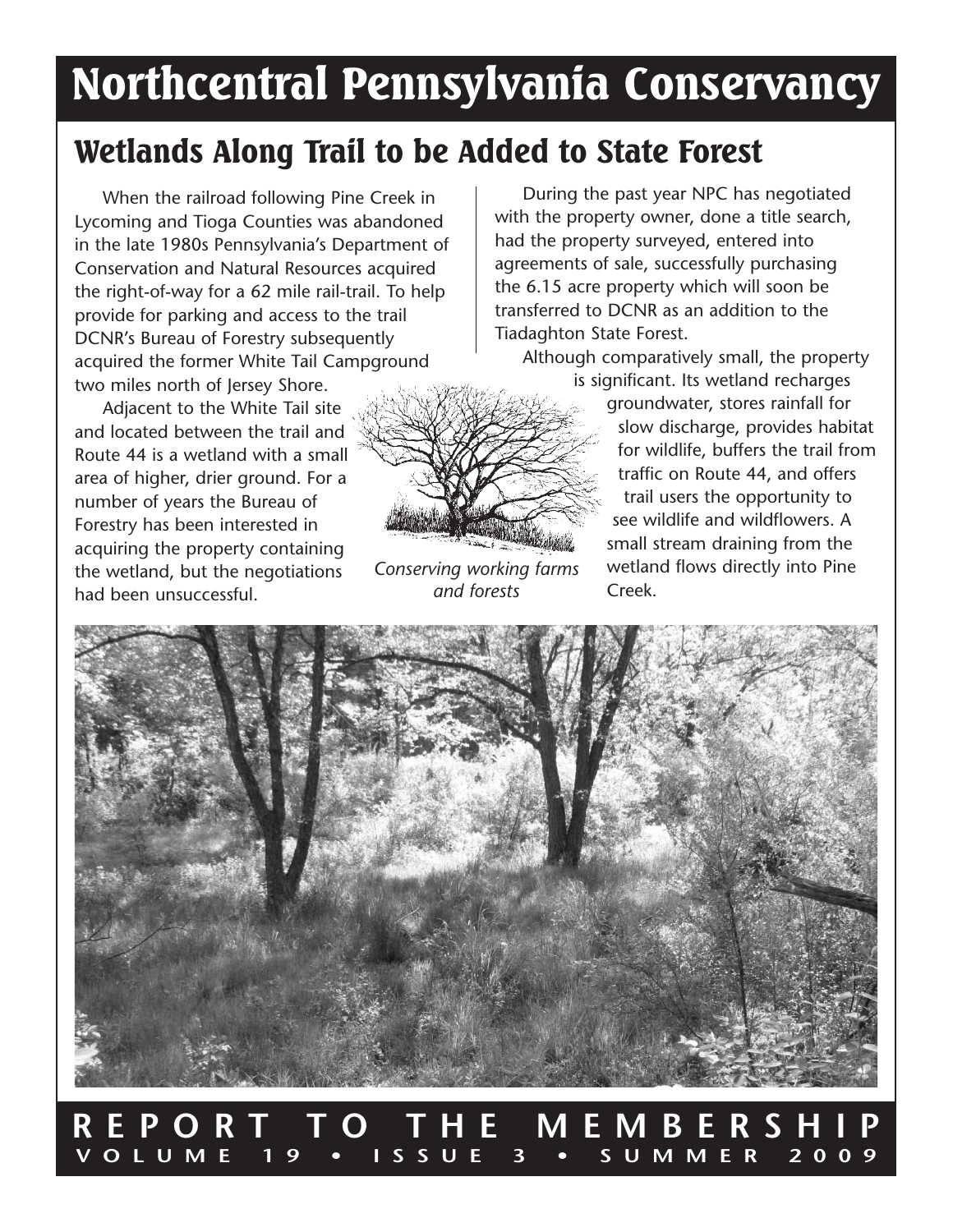### Election of Directors Held in May

The Annual Membership Dinner in May wasn't just a fun night of good food and great conversation. There was a little business conducted. The NPC members in attendance at the dinner elected Mary Cosgrove to a second three-year term, and three new board members to their first three-year term. Mel Lewis, Dick Penfield, and Jim Weaver all joined the NPC Board that evening and attended their first official board meeting in May.

You may be asking, who are these people? Mary Cosgrove is a resident of Laporte, PA. She was the realtor and broker behind Sullivan County Real Estate for many years. Now that she is "semi-retired" you're more likely to find her golfing with her friends, spending time with her children and grandchildren, or helping with various organizations and activities in Sullivan and Bradford County.

Mel Lewis served on the board before. He and his family live outside of Hillsgrove. When he's not working at Dwight Lewis Lumber Company you'll find him camping with his family, volunteering with the local fire company, or participating on various committees within the hardwood lumber industry.

Dick Penfield is a lifelong Lycoming County resident. His early education in ornamental horticulture developed into an interest in landscapes both manmade and natural. He is a Realtor with over 25 years of brokerage experience and currently serves as a director for the West Branch Valley Association of Realtors. He also served on the Old Lycoming Township Zoning Hearing Board for 10 years. In his spare time, Dick enjoys paddling and fishing local streams and lakes in Canada, biking area trails and sharing his enjoyment of the outdoors with family and friends.

Jim Weaver and his wife are residents of Tioga County and live near Wellsboro. He has an environmental consulting business, and serves as the planner for Tioga County. As if those two jobs weren't enough, Jim volunteers for organizations such as the Tioga County Conservation District and Endless Mountains RC&D. He also always finds time to fish his favorite streams and during the Spring you'll find him boiling sap at his sugar shack.

### NPC's Board of Directors...

Carl Barlett Bill Burdett Mary Cosgrove Matthew Cramer Kevin Drewencki George Durrwachter Charles Grieb Bonnie Hannis

Melvin Lewis Lew Magent Dick Penfield Charles Plankenhorn Ann Tyler Jim Weaver Bill Worobec Gail Zimmerman

### 2009-2010 Officers Elected in May

The first board meeting after NPC's Annual Membership meeting is the reorganizational meeting, where the board elects officers, appoints at-large members of the Executive Committee, and conducts new board member orientation. Our reorganizational meeting this year was held on May 26.

New board member orientation provides a structured opportunity for the new members to receive copies of NPC's policies and the organization's case for support. These documents provide the group with the strategic plan, definitions of commonly used terms, and short biographies of board and staff, as well as information on the organization's programs and history. The meeting is also a refresher for those board members who have been serving.

The results from the election of officers and Executive Committee members at large is:

- **Gail Zimmerman** continues as Chair
- **Charles Plankenhorn** is now the Vice-Chair
- **Mary Cosgrove** will serve as Secretary
- **Ann Tyler** remains the Treasurer
- **Carl Barlett, Bill Burdett**, and **Kevin Drewencki** will continue on as the at-large members of the Executive Committee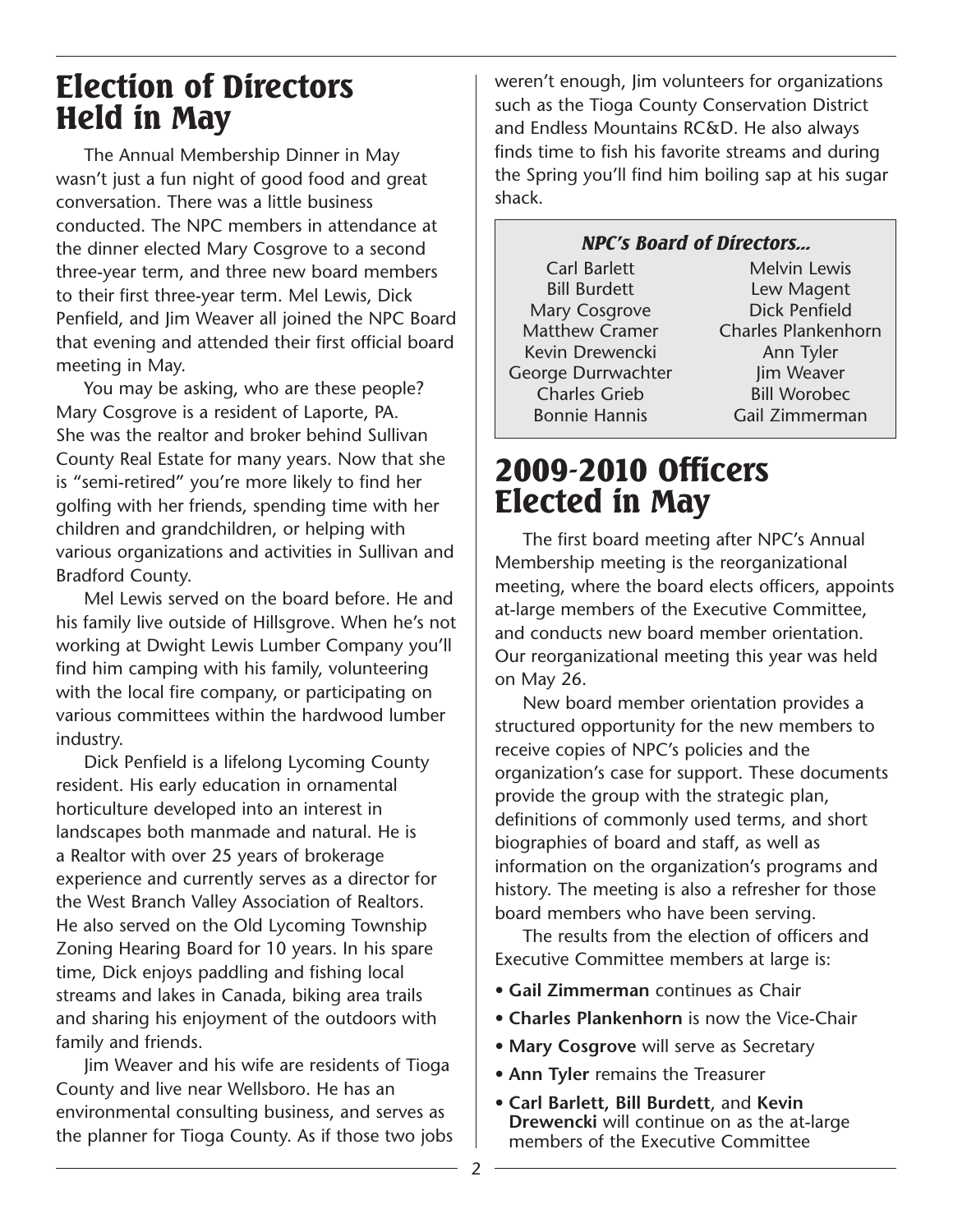### Former Board Members Recognized

The Annual Membership Dinner was also the opportunity to recognize a director who was rotating off the board and one who would have rotated off, but submitted a resignation before tax season got underway.

This year, Marc Lewis completed his second three-year term and rotated off the Board. Steve Deitrick would be completing his service as well, and passed the reins as Treasurer to Ann Tyler a couple months early due to his work schedule. Both were recognized and presented with plaques commemorating their service to NPC.

Marc's forestry background, knowledge of all things Sullivan County, and his enjoyment in having fun all helped NPC during his six years of service. His forestry expertise often helped inform the board's discussions about the woodland features of a project. Last June NPC began coordinating discussions on the Loyalsock Creek watershed and whether or not there was interest in developing a Rivers Conservation Plan for the watershed. Marc provided information and insight about Sullivan County stakeholders that helped create a well functioning steering committee to guide the grant application process.

Steve was not just a NPC board member, he was also Treasurer. Christine Sleboda suggested him as her replacement, and we were very happy that he agreed. Steve's experience in auditing non-profits and government was put to good use as he worked with staff to streamline practices throughout the year to allow for easier year end tracking. Steve was always willing to explain details and transactions to the Board so they had the information needed to make decisions and understand what a project cost in terms of staff time and expenses. No one realized this until after he was on the board, but Steve has not only an accounting degree, but a forestry degree too. We certainly relied on his input in both areas during his time on the Board. **Thanks again to both of them for all their time and help!!**

### We're "Banking" on You!

**NcP-IGGY** is the host of this year's spring fundraising campaign.

### **Why a Piggy Bank you say?**

*Piggy Banks are cute and appealing.* 

The landscape of northcentral Pennsylvania is certainly appealing.

*Piggy Banks remind us of our youthful past and our children's and grandchildren's future.*  NPC's goal is to protect local lands for the future.

*Piggy Banks collect small amounts of money which added together can be a valuable amount.*  NPC's contributors joining their gifts together create a valuable benefit for our important work.

Through annual memberships, our members provide a major portion of the funding that allows NPC to assure the protection of working farms, working forests, important waterways and landscapes in our 12-county area. And sometimes we need to rely on our members for additional funding. So this year you can help NcP-IGGY from

wallowing in the spring mud.

The NPC member who created this campaign is not shy about asking for support



for something that benefits not only all of us, but the children who will be the adults of the future. If we don't care enough now, how can we expect them to care later! *Please read the enclosed envelope about NcP-IGGY; then fill it up and return to NPC. Thank you for your support.*

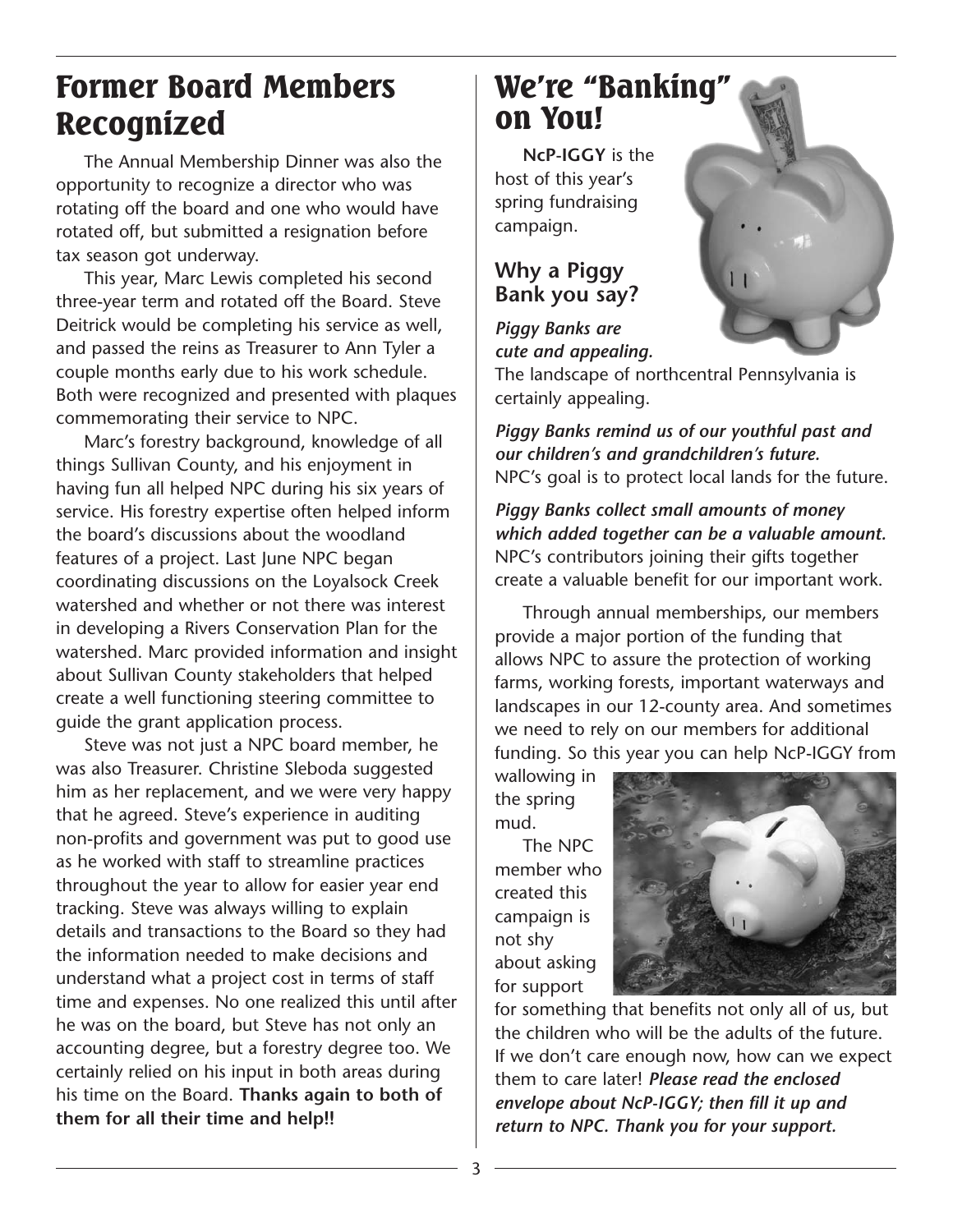## Stream Habitat Projects Set for July Construction

Things are moving ahead for construction of fish habitat structures at over 20 project sites this summer. Thanks to funding from the Department of Environmental Protection and the Pennsylvania Fish and Boat Commission, landowners throughout northcentral Pennsylvania will receive help in getting projects "in the stream."

The techniques and structures have been used by the Pennsylvania Fish and Boat Commission for over 40 years all across Pennsylvania. These grants are helping to increase the number of projects getting done (and the workload of the specialists at the Pennsylvania Fish and Boat Commission) in this region. The project has also provided the opportunity to educate some of the newer watershed specialists about the techniques.

Another component of the project is documenting the pre and post construction condition of the streams' physical characteristics and biological condition. Students from Bucknell University, under the supervision of Dr. Ben Hayes will be assessing the streams' physical condition before the work is done. They'll take a variety of measurements along the banks and across the stream. Then, they'll repeat the process after construction to compare the changes.

Biologists with the Pennsylvania Fish and Boat Commission will conduct the biological research pre and post construction at same site. This will help scientists look at the links between physical stream condition and biological stream health.

NPC was asked to manage the project and oversee the grants. It's been a great opportunity for NPC to work with the watershed specialists and learn more about the various habitat improvement projects undertaken by the Pennsylvania Fish and Boat Commission.

Our Fall and Winter newsletters will have more information about some of the individual projects. Several of the project sites are on properties that are open to the public. We'll be sure to highlight those, so you know where you can go to see the structures "in action."

## Regional Dinner Set for Lock Haven

Interested in learning more about the stream restoration and fish habitat projects NPC has been working on with the Pennsylvania Fish and Boat Commission and Department of Environmental Protection? Then mark your calendar and plan to attend NPC's Clinton County Dinner!

Dave Keller, Pennsylvania Fish and Boat Commission Habitat Management Division, will explain the Pennsylvania Fish and Boat Commission's stream habitat program, and how the projects NPC's involved with fit. Dave has worked in this program for several years and takes the projects from design through construction.

We'll be at the Durrwachter Alumni Conference Center on the campus of Lock Haven University on October 13, 2009. Registration will be from 6:00 PM until 6:30 PM, with dinner beginning at 6:30 PM. A NPC update and Dave's program will immediately follow dinner.

The cost is \$20 per person with reservations due by October 6, 2009. Call the office at 570-323-6222 to make reservations. As in past years, NPC members in Clinton County will receive a special mailing in early Fall that includes a reservation form.

#### *We hope to see you this Fall!*



*Thank You... to all of those who continue to support the work of the Northcentral Pennsylvania Conservancy*

4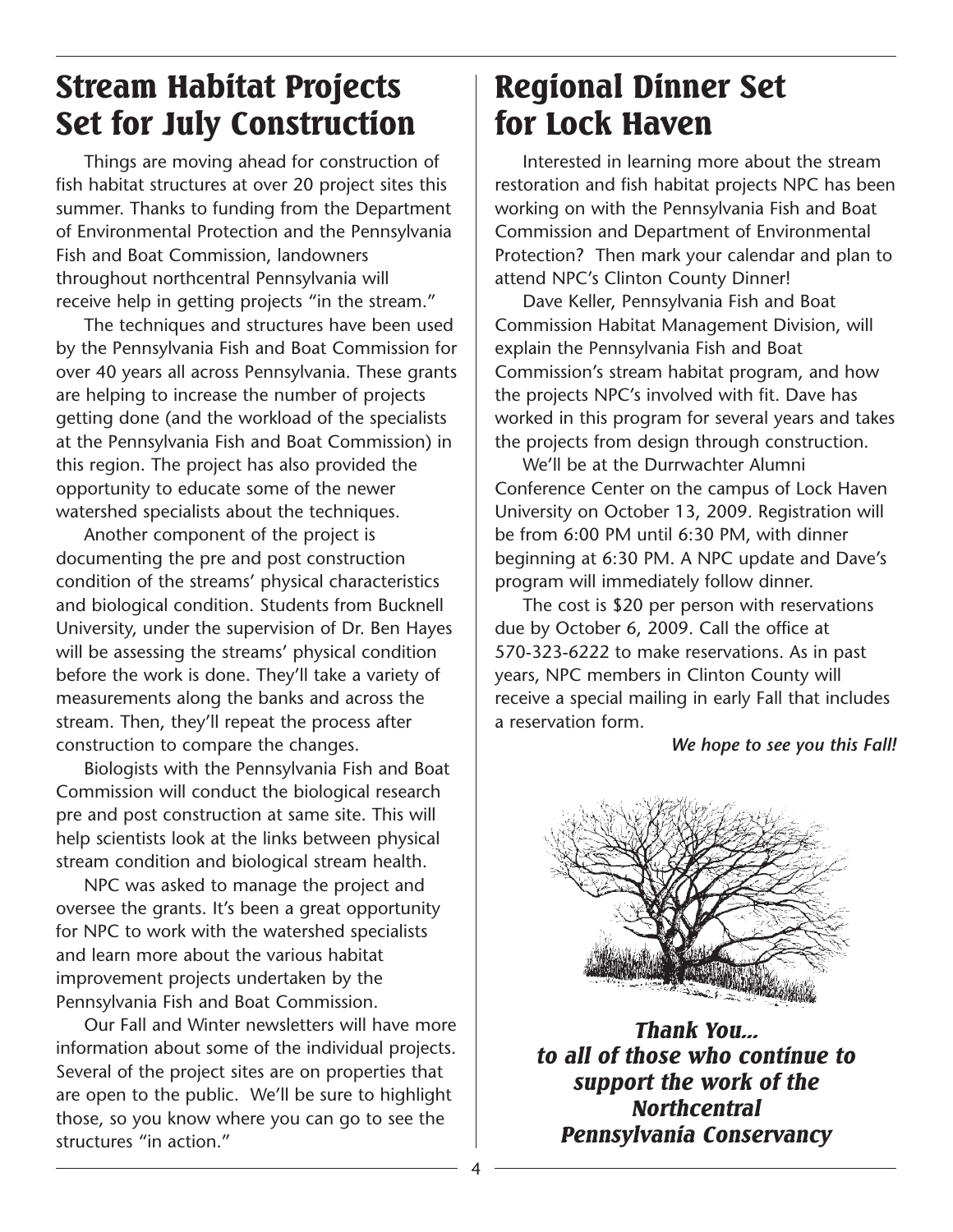### MEMBERSHIP ACTIVITY • April 1, 2009 to May 31, 2009

#### **CORPORATE MEMBERS**

Many thanks to our corporate members for their support of NPC's mission. Please take note of those businesses which have shown they care about the future of our communities with their corporate memberships and show YOUR support to them.

> **Bald Eagle (\$2000-\$4999)** PPL Corporation

**American Kestrel (\$500-\$749)** Citizens & Northern Bank JBH3 Architects

**Small Business (\$100- \$499)** Susquehanna Chapter of Trout Unlimited

#### **GENERAL MEMBERS**

**BOBCATS (\$1000-\$4999)** Matthew & Lisa Cramer George & Shirley Durrwachter Joanne Fisher

**BLACK BEAR (\$500- \$999)** Dr. & Mrs. Daniel R. Gandy

**WHITE-TAILED DEER (\$250- \$499)** Andrew Bamford Stephen & Terri Deitrick Richard & Susan Sprout

#### **BLACK CHERRY (\$100- \$249)** Malcolm Barlow Robert W. Colley Katherine and Sean Erno Lloyd & Suzanne Forcey John M. Hallgren Patricia Lane Dr. Donald R. Lundy Jr. James & Cynthia Mackay Robert W. & Barbara McCullough, III Mark and Brenda Oberheim Pine Creek Headwaters Protection Group Joseph H. Radley Len & Marianne Rice Len Richards & Maureen McClure W. Bruce Saunders Alvin H. Smith, Jr. Allen & Marie Thomas Rich & Alice Trowbridge Dr. & Mrs. John Way Mr. & Mrs. H.W. Wieder Joanne Wise

#### **RED OAK (\$50- \$99)**

Dale & Shirley Bittenbender Peter & Christie Brooks Lois J. Clark Bill & Gerri Ann Danilowicz Robert J. & Claramae Glunk Jim & Carol Hanna Bonita E. Hannis Donald G. Holtzman Charley & Lisa Hooper William & Sarmite Judson William Kieser & Jessica Abernathy Wayne Laubscher Dr. & Mrs. Ira G. Masemore T. Jug & Mary Jo McKeever Shawn McLaughlin Honorable Malcolm Muir Howard Parks Anne Rice & Rick Mason Michael & Camille Salvatori David L. Shollenberger John & Leah Tewksbury Carolee & Dick Thatcher Linda and Dan Wolfe

#### **SUGAR MAPLE (\$35- \$49)**

Catherine & Ronald Anderson Mike & Donna Bastian Patricia and Alan Carothers Larry & Maggie Emery Grace Hockenberry Tom & Marsha Person & family Michael J. Piccuta MD Charles W. Schoffstall Barbara Sonies

#### **WHITE PINE (\$25- \$34)**

Mr. & Mrs. William R. Bailey Terry & Cindy Belles R. Lowell Coolidge Frederick S. Crafts Claire Currie John Dorin Alissa du Bois Stacy Duffield Ted & Lee Fenno William & Joan Garman David J. Gregg Gordon & Mary Hiller Albert Hoffman Ms. Idell Ludwig Jon S. Malsnee Bill Martens David & Ruth McCord Deen & Denise McKillips Raymond and Darlene Rathmell Evelyn Reeder Ed & Tink Reish Phyllis M. Ridge

#### **WHITE PINE (\$25- \$34)**

*(Continued)* Harold D. Sausser Mr. & Mrs. John Sciortino William S. Seward Harold & Beulah Yerk

#### **MEMORIAL CONTRIBUTIONS Patrick Cosgrove**

*by Barry Brogan; Nancy O'Connor; J. Nolan & Jane Hays Smith; Dr. George & Shirley Durrwachter; Christine Keller; Cole & Suzanne Lee; James & Debra Schneider; Joe Cooper; Jennifer Seller; Dennis & Theresa Kelley; Jane Towler; Dr. Mel & Gail Zimmerman; Marc & Diane Lewis; Pat & Ann Kelly*

#### **Les Noelk**

*by Dr. Robert & Loretta Coltrane: Paul & Patricia Wentzler; Jack & Joann Rishel; Lula M. Reeder; Jim & Mary Griggs; Nathan E. Harvey; Ronald Thompson; Chester & Ellen Pribble; Jane B. Williams; Charles & Diane Plankenhorn; Dr. George & Shirley Durrwachter; Patt & John Spaar; Steven & Wendy Breseman; Johnson Woolen Mills, LLC; Woolrich Canadian Associated Company; Doug & Connie Harris; Evelyn Reeder; Chris & Anne Tentindo; Woolrich, Inc.; Alvin & Jean Snowiss; Linda Stein; Woolrich Employees Beneficial Association; Chris Herrman; Marc & Diane Lewis; Woolrich Customer Service/Consumer Affairs; Dr. Joe & Ginny English; Richard Insley; Elizabeth Everett; John & Cathy Miller; Mr. & Mrs. Toby Zenger*

> **Ralph F. March, Jr.** *by William and Ruth Correll*

**Robert M. Longo** *by Richard & Grace Carey*

**Sgt. Hamilton Woodruff** *by William and Ruth Correll*

**GENERAL CONTRIBUTIONS** Alfred Buck Ann & John Case Matt & Lisa Cramer Joan Gingrich